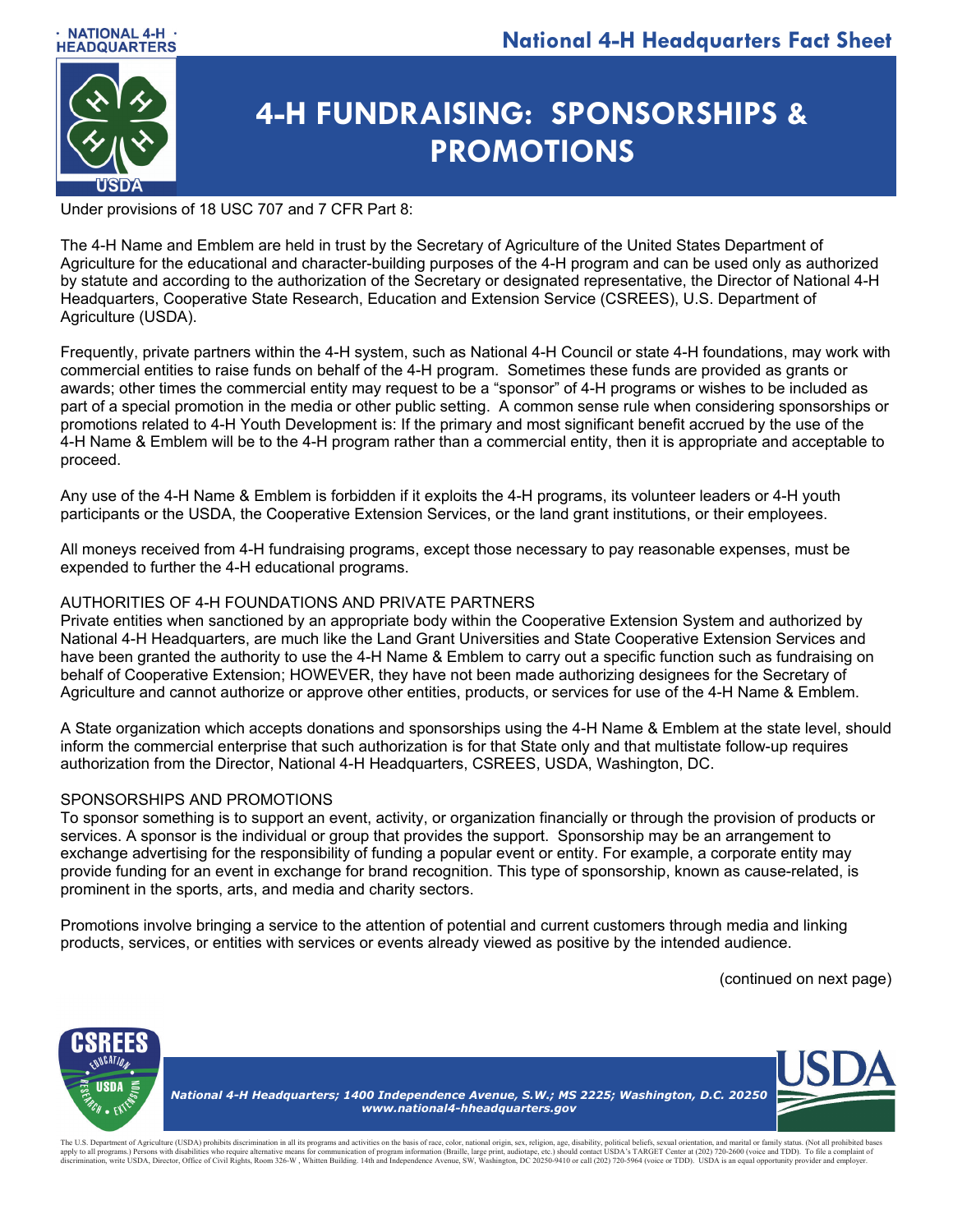# **National 4-H Headquarters Fact Sheet**

Private and commercial entities wishing to sponsor or partner with 4-H programs on a promotional activity are subject to the following regulations:

- The 4-H Name & Emblem shall not be used to imply endorsement of commercial firms, products, or services.
- The 4-H Name & Emblem shall not be used in such a manner that increases profit for a commercial venture with no benefit to the educational goals and objectives of the 4-H Youth Development program.
- Authorization to use the 4-H Name & Emblem, or donations to any representative of the 4-H program, do not grant the applicant or donor exclusive rights to use the 4-H Name & Emblem or claim an exclusive relationship with the 4-H program for this or any other purpose.

#### ENDORSEMENT OF COMMERCIAL FIRMS, PRODUCTS, OR SERVICES

The 4-H Name & Emblem shall not be used to imply endorsement of commercial firms, products or services. When used to promote 4-H educational programs, the 4-H Name & Emblem, subject to obtaining authorization as provided in National 4-H regulations, may be used on or associated with products and services sold in connection with 4-H fundraising programs so long as no endorsement or the appearance of an endorsement of a commercial firm, product or service is either intended or effected. Tributes to 4-H contained on or associated with commercial products or services, when such products or services are used for the fund-raising activities, are subject to the requirements of this paragraph. The focus of these ads or materials should be an endorsement of or tribute to 4-H, not 4-H's endorsement of the product.

Authorizations and approvals must be used for the educational and character-building purposes of the 4-H program and to serve the educational needs and interests of 4-H youth. Authorization can not be provided to: (1) Commercial firms, vendors or organizations that would profit from the use of the 4-H Name & Emblem for merchandise, supplies, products, and/ or services, or (2) When intended for or available to the general public with no benefit to the educational goals and objectives of the 4-H Youth Development program. Additionally, the 4-H Name & Emblem shall not be used to imply endorsement of commercial firms, products, or services. When a product, firm, or service has met the condition of benefiting the educational goals and objectives of the 4-H youth development program and is approved by the appropriate level of authority - it may then be referred to as a "sponsor" or "supporter" of 4-H youth development - clarity should still be provided with the inclusion of the following statement on the product or publications related to an event:

is a sponsor of 4-H Youth Development programs and has provided funding, goods or services in support of 4-H. Acceptance of sponsorship does not imply endorsement by 4-H of any firm, product, or service."

#### **EXCLUSIVITY**

Authorization to use the 4-H Name & Emblem, or donations to any representative of the 4-H program, do not grant the applicant or donor exclusive rights to use the 4-H Name & Emblem or claim an exclusive relationship with the 4-H Youth Development Program for this or any other purpose. As a result, **donors or sponsors should not be referred to as "the official" sponsor or product of 4-H**. The 4-H Program and its authorized agents may grant similar authorizations or donor relationships to competing organizations; and the authorization is revocable at the discretion of National 4-H Headquarters, CSREES, USDA.

#### USE OF THE 4-H NAME & EMBLEM IN SPONSORHIPS AND PROMOTIONS

The 4-H Name & Emblem may be used in conjunction with the names, emblems, and word marks of other organizations and programs when 4-H is a partner, co-author, sponsor, or supporter, or in some other official relationship. When feasible, the nature of the relationship among the organizations should be clearly defined (e.g., in partnership with, sponsored by, etc.), and the 4-H Emblem should be given prominence consistent with its role in the relationship. The 4-H Emblem should not be used or integrated into a larger design in such a manner that it becomes difficult to recognize or distinguish, or that is not consistent with the graphic guidelines for use of the 4-H Emblem. To avoid the appearance of endorsement of a program, product, or service, the 4-H Emblem may not be incorporated into a larger design of a program, product, or service that is protected by trademark, service mark, copyright, or other similar laws. It is not acceptable to incorporate the 4-H Emblem into any other organization's logo or emblem. The authority for determining the proper display and use of the 4-H emblem rests with National 4-H Headquarters, CSREES, USDA. Please consult *Using the 4-H Name and Emblem* guidelines available at<http://www.national4-hheadquarters.gov/> for more information.



The U.S. Department of Agriculture (USDA) prohibits discrimination in all its programs and activities on the basis of race, color, national origin, sex, religion, age, disability, political beliefs, sexual origntation, and apply to all programs.) Persons with disabilities who require alternative means for communication of program information (Braille, large print, audiotape, etc.) should contact USDA's TARGET Center at (202) 720-2600 (voice